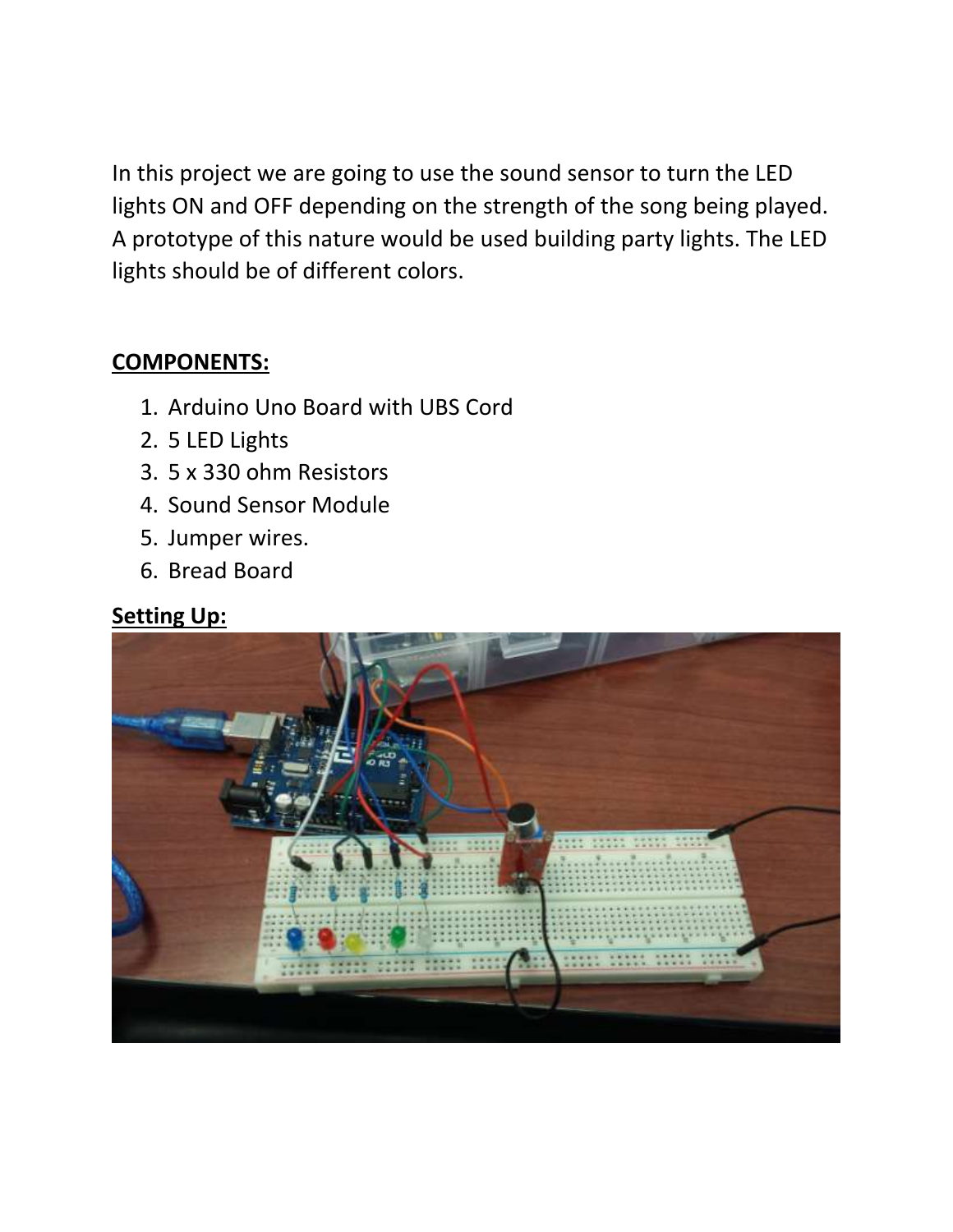- 1. Put the 5 LEDs on the Bread Board with the shorter Leg (Negative) going into the Bread Board's negative slots.
- 2. Install the Resistors in the same line with the positive legs of the LEDs. The other leg of the Resistor must go across the center divider of the Bread Board.
- 3. Install one end of five jumper wires in line with the Resistors. Insert the other ends of the wires into pins 8,9,10,11,12 of the Arduino digital pins.
- 4. Insert one end of a jumper wire into ground pin of the Arduino and the other end into the Negative real of the Bread Board where you inserted the Negative legs of the LEDs.
- 5. Insert the Sound Sensing Module into the Bread Board.
- 6. Insert one end of four jumper wires in-line with the Sensor pins in the Bread Board. The other ends of the wires must be hooked to the Arduino Board as follows: A0- hook it to A0 (Arduino) GND-hook it to GND (Arduino) + hook it to 5V (Arduino) DO-hook to Digital pin 2
- 7. Connect the Arduino Board to the computer using the UBS Cord.
- 8. Open the Arduino IDE and upload the program onto the Arduino Board.
- 9. Play a song from your phone just above the Sound Sensor's Speaker.

If everything is hooked well the LEDs will start flushing as the song plays.